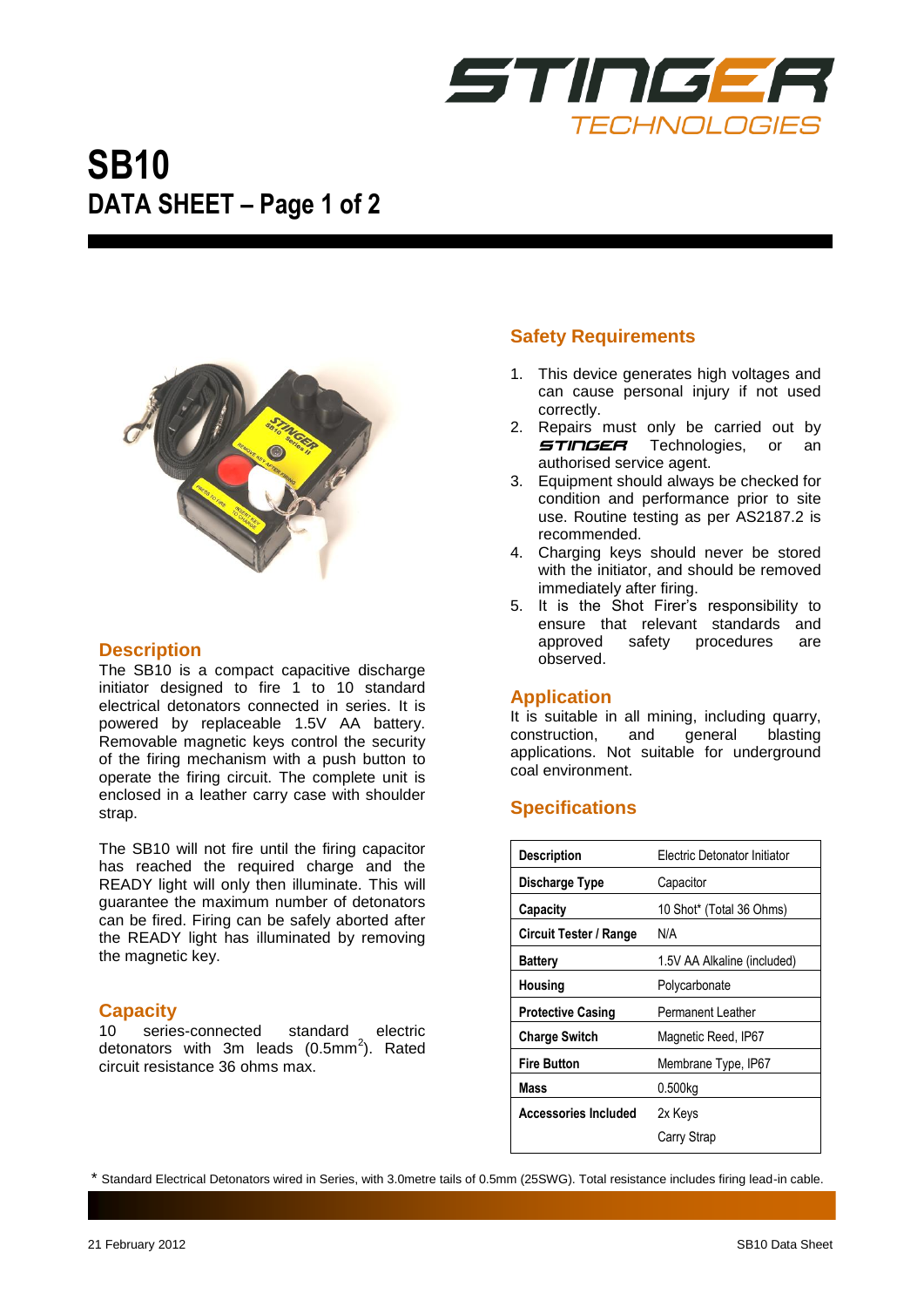

# **SB10 DATA SHEET – Page 2 of 2**

# **Battery**

The *STINGER* **SB10** requires a high grade AA battery for best performance. Low grade batteries have a tendency to leak, voiding the warranty. Charge times and output capacity are affected by the quality of the battery.

If the unit takes longer than 5 seconds to charge, then replace the battery.

### **Recommendations for Use**

The *STINGER* **SB10** Electric Initiator has been carefully developed and tested to provide reliable performance.

Following these simple steps will ensure the best results:

- 1. Keep the unit in a clean, dry, protected environment. Handle it with care.
- 2. Ensure the unit is only used by approved persons.
- 3. For longer operating life and better charge times, ensure only best quality alkaline batteries are used.
- 4. Never use rechargeable or low-grade batteries.
- 5. Always follow instructions on the rear of the unit.

# **CAUTION: THIS UNIT MUST ONLY BE USED BY APPROVED PERSONNEL.**

# **Disclaimer**

The information in this data sheet is accurate at time of publication in February 2012. It is the user's responsibility to review the information based on their own context to determine if the product is suitable for their purposes.

### **Compliance**

Manufactured, and type tested at an approved facility, in accordance with AS2187.2 - 1993 App. B

# **Disclaimer**

The information in this data sheet is accurate at time of publication in February 2012. It is the user's responsibility to review the information based on their own context to determine if the product is suitable for their purposes.

#### **Compliance**

Manufactured, and type tested at an approved facility, in accordance with AS2187.2 - 1993 App. B

#### **NO USER SERVICEABLE PARTS INSIDE**

### *STINGER* **Technologies**

12 Juna Drive, Malaga Western Australia, 6090

T +61 8 9244 4628

www.stingertechnologies.com.au [info@stingertechnologies.com.au](mailto:info@stingertechnologies.com.au)